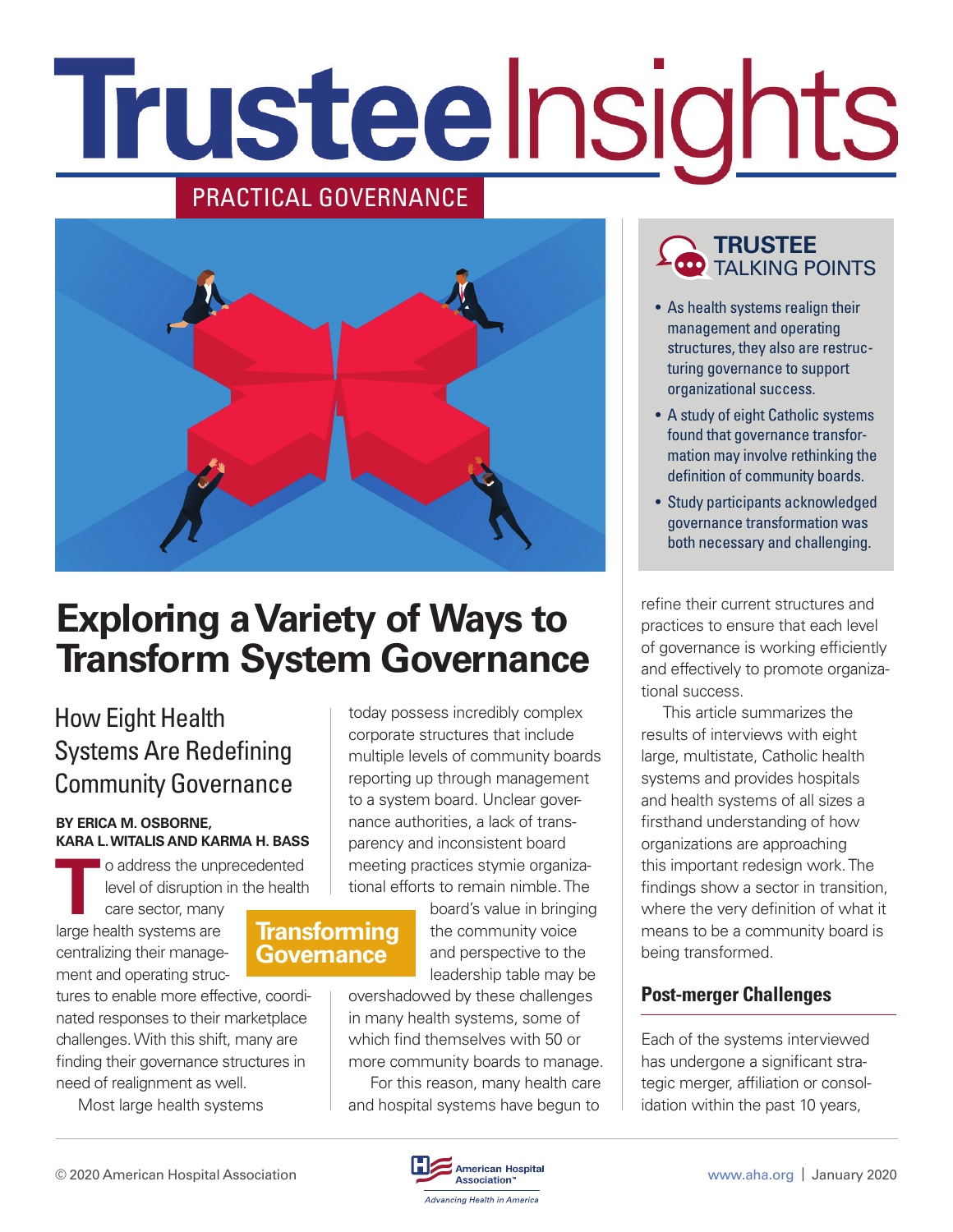# Trusteelnsights.

one as recently as 2019. Despite variations in approach, each organization described a challenging period of post-merger adjustment. Governance questions that often emerged included:

• How to balance the need for more efficient, centralized decision-making while maintaining strong community connections;

• How to integrate multiple boards with widely varying governance practices; and

• How to ensure that the resulting structure enables all boards within the system to fully realize their strategic value.

Furthermore, these redesign efforts often examined a variety of governance features, including the number of boards across the system, board responsibilities and authorities, committee structures, meeting frequency and whether to call all the resulting governing bodies "boards."

#### **Establishing New Governance Structures**

Despite the challenging nature of governance redesign, most of those interviewed acknowledged the necessity of taking on this work, despite the significant hurdles created by politics, passions and entrenched points of view.

The systems interviewed took on the work of governance redesign because they believe it would positively impact the organization's ability to achieve efficiencies as well as effectively respond to changes in a highly competitive health care field. Furthermore, many viewed the status quo as unsustainable. One individual observed that "… health

care has changed, and the way we used to do things is not sufficient anymore. We must adapt our structure to ensure we remain nimble, efficient and focused on providing top-quality care."

To accomplish this work, five of the eight organizations engaged board leaders and executives from across the system in an interactive process to determine what the new structure should look like. Most typically, boards and executive leaders held multiple meetings to build trust, knowledge and buy-in, while also providing oversight and serving as internal advocates for the redesign work.

In addition, a number of the organizations solicited input from stakeholder groups – boards, medical staffs, employees, the community and donors – to provide input on the emergent structures. Stakeholder input sessions provided an opportunity to introduce the governance redesign process, discuss proposed changes and receive real-time feedback.

## **Encountering Resistance**

Most who were interviewed acknowledged governance redesign work as change management, which inevitably encountered resistance. Several described instances when board members chose to leave a board rather than continue to serve in the newly created structures. However, according to one interviewee, most of their organization's board members chose to stay.

After adopting the new responsibilities and structure, some commented their community board members believe their role has

become more meaningful. Changes in governance have led to greater engagement and more generative discussions. Board members said that "in the traditional structure, they often felt tired of being talked at. By the time decisions came to their board, it was clear that it was old news, decisions had already been made and local boards were being asked to rubber stamp it."

## **No One-size-fits-all Approach**

While all organizations interviewed have engaged in some form of governance redesign work, no single governance structure or approach appears to have yet emerged as the prevailing model for large health system governance. What works for some does not seem to for others. Even within the same system, differences in culture, geography, patient population and community appear to influence an organization's approach to redesigning their governance structure.

Research also revealed a lack of consistency regarding naming conventions. Those interviewed used a variety of terms to describe their governing bodies including affiliate, regional or market boards, as well as community ministry boards, hospital boards or care site boards.

Six out of eight organizations continue to refer to their community governing bodies as "boards." Some indicated this was a historical practice that was easier to maintain. One interviewee observed that "Ours [board members] were used to 'community board' so we stayed with that even though from a literal [legal] corporate sense these bodies are committees with specific responsibilities."

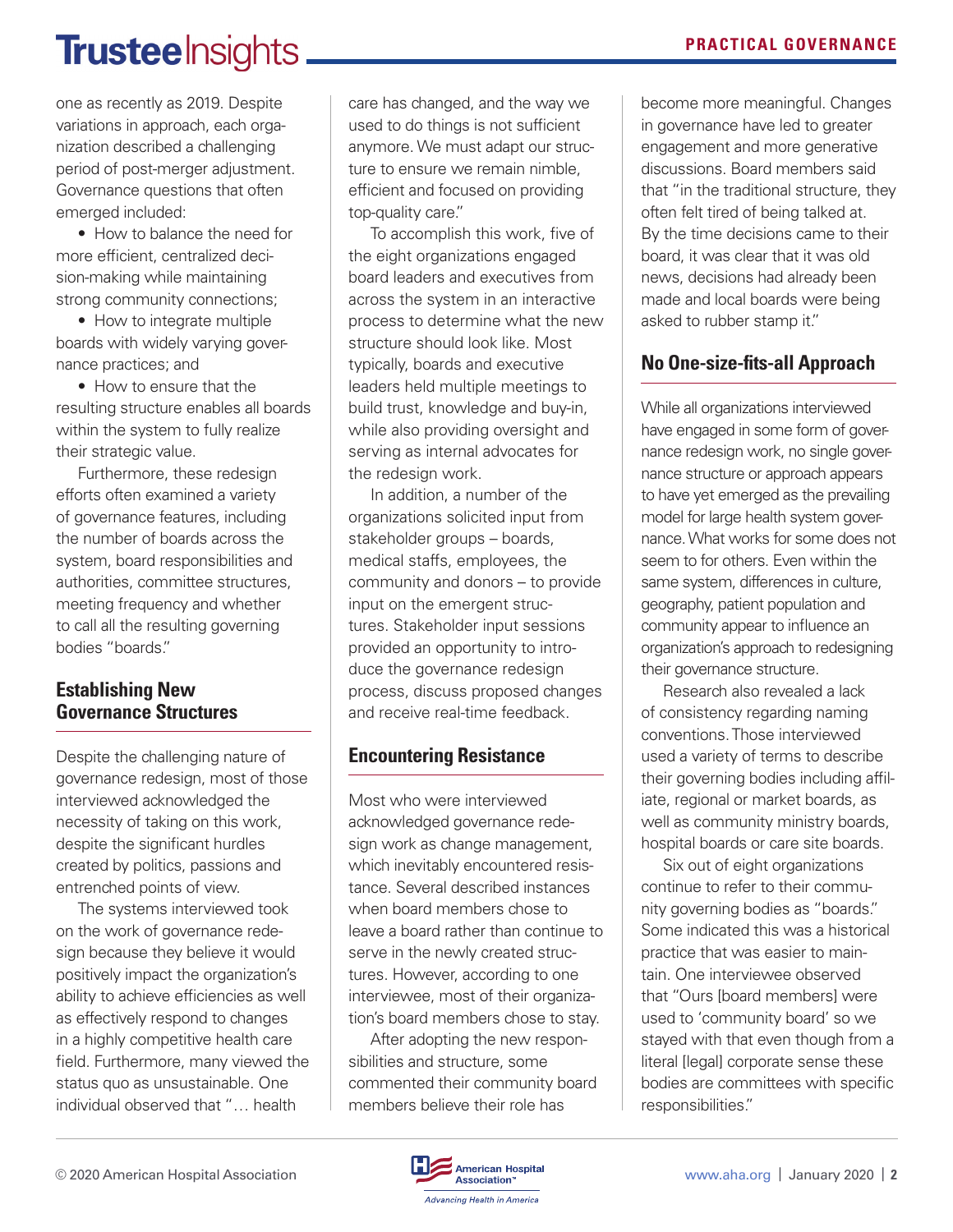# **Trustee** Insights

Along with maintaining continuity, the use of the term "board" appears to be viewed as an indication of respect for the important work being done at the community level. While all the organizations recognize that work at the local level will be different and more focused going forward, the community governing body's work is still felt to be critical to the overall success of the organization. Finally, because some organizations indicated difficulties recruiting new board members, maintaining the term "board" is viewed as an opportunity to attract the caliber of people they need.

### **Centralizing Structure and Function**

Two of the eight organizations interviewed appear to have been more aggressive in their approach to centralization, creating lean two-tier structures that include the system board and one subsidiary board for each of their regions. These organizations moved from a traditional holding company model to an operating model, centralizing decision-making in order to eliminate redundancy and increase the organization's ability to adapt and respond to changes in the market. They described consolidation as an opportunity to reduce the number of boards and shift greater authorities to the system and regional levels.

"We could no longer afford to tailor [our structure] to everyone, and in order to be nimble and efficient, catering to those differences no longer made sense."

Others are not as far along in the process or have chosen to maintain

# **The Fiduciary Controversy**

The term "fiduciary" often appears to be a lightning rod of controversy when considering governance redesign. The fiduciary duties of care, loyalty and obedience are acknowledged as applying to all community, medical staff and executive leaders involved in governance. However, the concept of what constitutes a "fiduciary board" and whether a board has "fiduciary responsibilities" appears to have different definitions depending on the organization. Some boards referred to as "advisory" still were responsible for approving medical staff credentialing and privileging, for instance. When considering these issues, the advice of legal counsel should be sought.

a mix of regional and local community subsidiary boards with focused responsibilities around quality and patient safety, medical staff oversight and community engagement. Local community boards are viewed as important partners, serving as ambassadors to their community. They provide the regional board with valuable thoughts, ideas and observations regarding local communities. One representative indicated that as organizations begin to look at how to serve communities differently, the community board is well-positioned to help the organization grow its presence in the right way from a mission perspective.

## **Establish Clarity Regarding Roles and Responsibilities**

Redefining governance roles and responsibilities at the subsidiary level was described as a sensitive topic that required additional discussion and education, especially for those organizations that retained community boards. One executive shared that, "Gaining the acceptance of the new role of the local boards was the biggest lift for us."

Several interviewees said many long-term community board members expressed a sense of loss and struggled with losing authority over finance and strategy. To ensure that board members continued to view their role as meaningful, education about new board roles and responsibilities was necessary. As one person noted, "From a legal standpoint, we had [to provide] a lot of education on what it means to be a fiduciary board member. The hospital board members saw themselves as 'owners' of these hospitals."

It was necessary to emphasize that although their responsibilities have shifted, subsidiary boards continue to have important oversight responsibility for those things that are central to the work of the organization. As one person articulated, "… community boards in our way of thinking are fiduciary boards with respect to medical staff issues, quality and patient safety." Board members are considered ambassadors to their community and play a vital role in holding local leadership accountable for meeting metrics around quality, safety and engagement.

## **Standardizing Governance Practices**

Along with centralizing governance functions and decision-making,